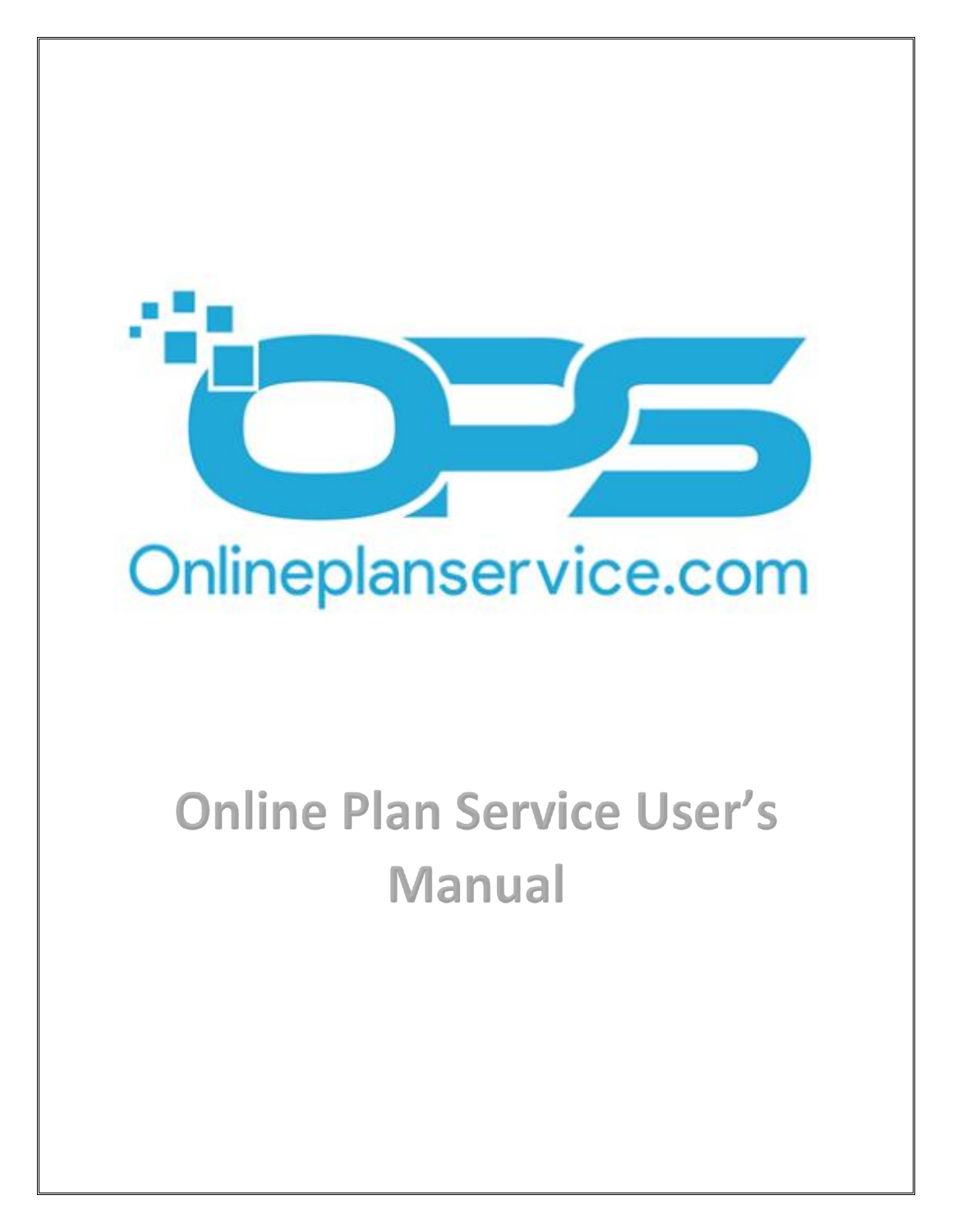The Online Plan Service is a helpful tool that allows users to access real-time information and construction documents on any device.

To log into the Online Plan Service the URL is as follows and enter in the acquired username and password.



<https://login.onlineplanservice.com/>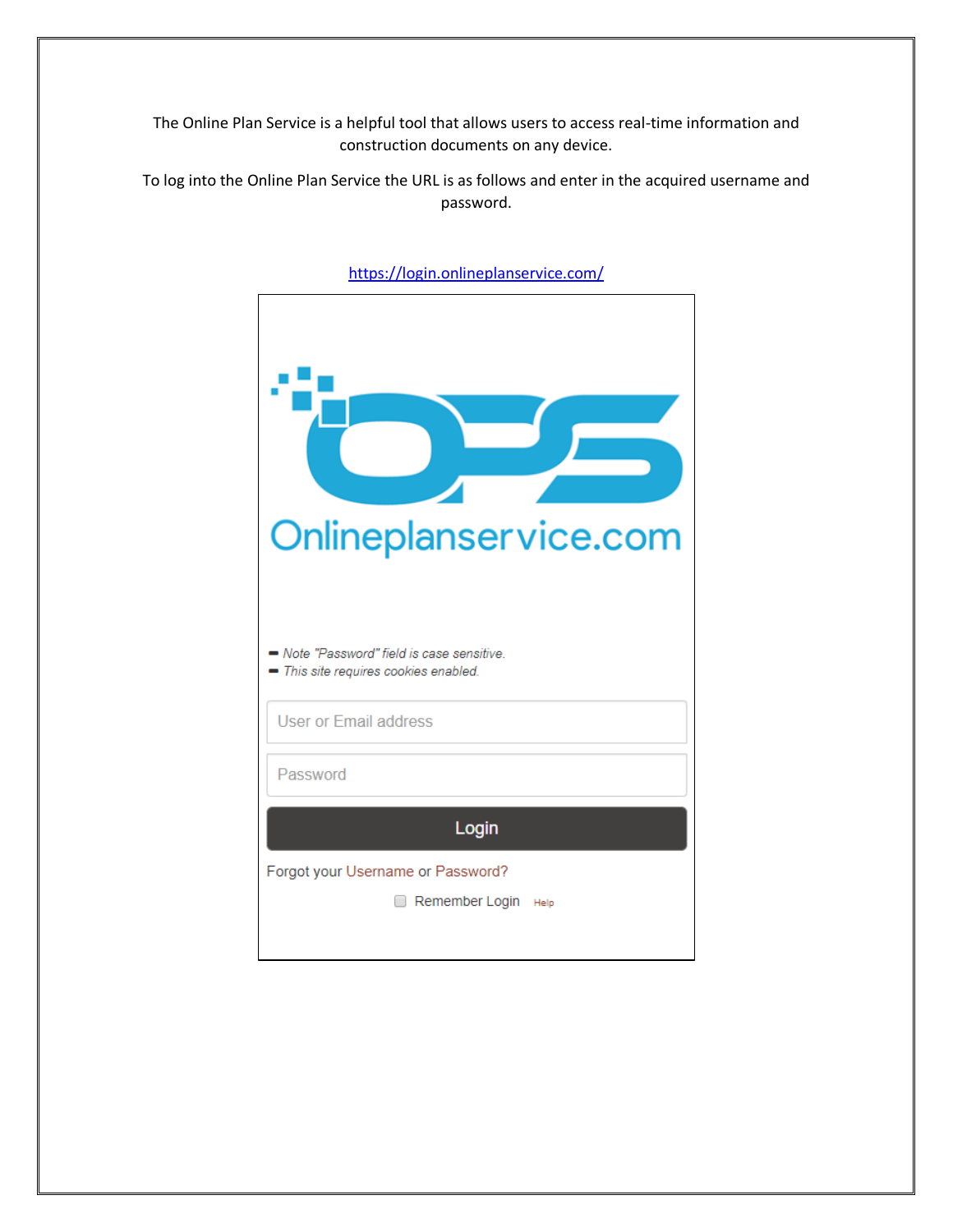After logging into the Online Plan Service, it will be prompted to accept terms and conditions for use. After accepting it will direct the user to the **Bidding Projects Grid**.

To change the initial view upon login is as follows, **Settings/ Info > Default Initial View**

Settings/Info -M **Daily Projects** Daily Addenda **Bid Results** My Profile **Planrooms** Company A **Default Initial View Saved Search** 

# **Bidding Projects View**

| Onlineplanservice.com<br>Logged in as Online Plan Service |                        |                         |   |                 |                                 |                                 |                |                                          |                    |        |                                         |
|-----------------------------------------------------------|------------------------|-------------------------|---|-----------------|---------------------------------|---------------------------------|----------------|------------------------------------------|--------------------|--------|-----------------------------------------|
|                                                           |                        |                         |   | Settings/Info - | My Projects Tracked             | Prebid                          | <b>Bidding</b> | Post Bid                                 | <b>Invitations</b> | Logout |                                         |
|                                                           |                        |                         |   |                 |                                 | <b>Bidding Projects</b>         |                |                                          |                    |        |                                         |
|                                                           | <b>Search Projects</b> |                         |   |                 | ☆ 田 <mark>エ 凶 모.</mark>         |                                 |                |                                          |                    |        | Sorted By: Bid Date +                   |
|                                                           |                        |                         |   |                 |                                 |                                 |                |                                          |                    |        | $\mathbf 1$<br>$\alpha$<br>$\mathbf{x}$ |
|                                                           | ▣                      | a                       | 偿 | <b>BID DATE</b> |                                 |                                 |                | <b>PROJECT NAME (Click Here To Sort)</b> |                    |        | <b>LOCATION</b>                         |
| $\overline{a}$                                            |                        | 49                      |   | 02/20/2019      | <b>OPSUP Test</b>               |                                 |                |                                          |                    |        | Chico                                   |
| a                                                         | ▣                      | 13                      |   | 02/20/2019      | test upload                     |                                 |                |                                          |                    |        |                                         |
| $\overline{\mathbf{a}}$                                   | 圓                      | 52                      |   | 02/21/2019      |                                 | testing bid date (View Addenda) |                |                                          |                    |        |                                         |
| a                                                         |                        | 30                      |   | 02/27/2019      | testing bid date                |                                 |                |                                          |                    |        |                                         |
| $\overline{a}$                                            | 目                      | $\overline{2}$          |   | 02/28/2019      | cops19-00165                    |                                 |                |                                          |                    |        |                                         |
| $\overline{\mathbf{a}}$                                   | 圓                      | $\overline{2}$          |   | 02/28/2019      | vops19-00403                    |                                 |                |                                          |                    |        |                                         |
| $\overline{a}$                                            | $\blacksquare$         | $\overline{\mathbf{c}}$ |   | 02/28/2019      |                                 | vops19-00403 edited             |                |                                          |                    |        |                                         |
| $\overline{\mathbf{u}}$                                   | $\blacksquare$         | $\overline{\mathbf{2}}$ |   | 02/28/2019      |                                 | cops19-00165 edited             |                |                                          |                    |        |                                         |
| $\overline{a}$                                            |                        | 52                      |   | 03/13/2019      | Testing bid date                |                                 |                |                                          |                    |        |                                         |
| $\overline{\mathbf{a}}$                                   | 目                      | 54                      |   | 03/15/2019      | antoher test                    |                                 |                |                                          |                    |        |                                         |
| $\overline{a}$                                            | 目.                     | 54                      |   | 03/20/2019      | antoher new test (View Addenda) |                                 |                |                                          |                    |        |                                         |
| $\overline{a}$                                            |                        | 54                      |   | 03/28/2019      | New project test for upload     |                                 |                |                                          |                    |        |                                         |
| $\overline{\mathbf{a}}$                                   | O                      | 54                      |   | 04/17/2019      | 18-00187 test new number        |                                 |                |                                          |                    |        |                                         |
|                                                           |                        |                         |   |                 |                                 |                                 |                |                                          |                    |        |                                         |

The grid display throughout the Online Plan Service offers links to facilitate quick access to Project information relevant to its users.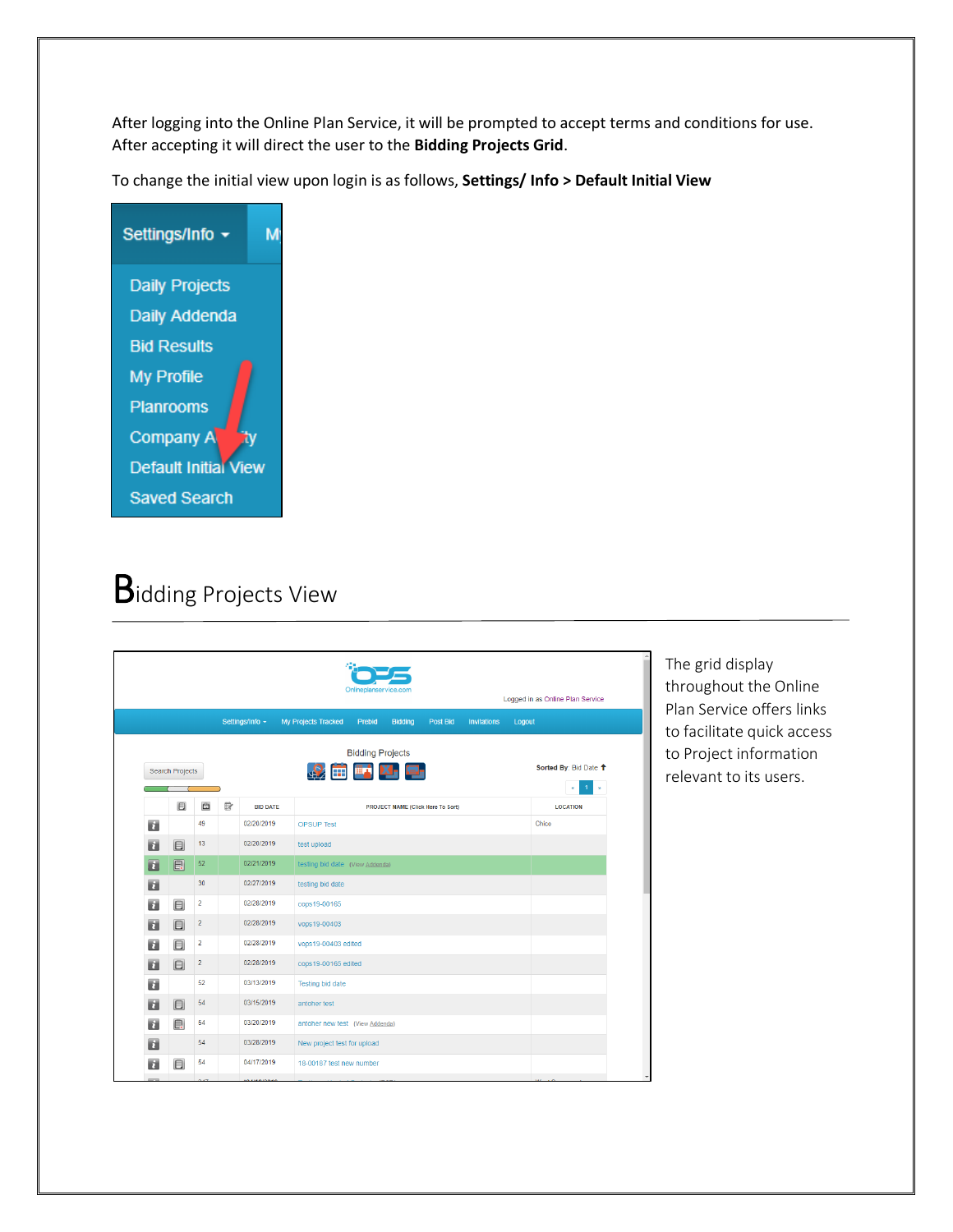# $\mathbf 0$ verview of Project Grid Icons



**Project Preview:** Displays the basic detail and description of the Project, as well as quick links to rate your interest, (**Yes, No, Maybe**). There is also the option to add the Project to your **Calendar**, **Save/ Track** the Project and viewing the **Project location**.

**Documents Available:** Offers a quick link to view the **Project's documents** in the **QuickEye Lite** html viewer. A red plus sign (+) will appear on this icon if addenda has been received for the Project.

| i. |  |
|----|--|
|    |  |

**Days Since Received:** Displays how many days the Project has been in the **Online Plan Service** database.

**BID DATE: Bid Dates** that are underlined have a **Prebid Meeting.** To display the **Prebid Meeting** information hover over the **Bid Date**. This icon (\*) indicates a **Bid Date** change.

**PROJECT NAME:** Projects in Blue Font have not been viewed. Projects in Purple Font have been viewed. There are also quick links to "**View Addenda**".

**LOCATION:** Displays the city the Project is located in.



**Show Map:** This option plots all the listed Projects on a map for quick location reference.



**Show Calendar:** This option plots the listed Projects on a Calendar. Each Project is represented by a color code.

- Tracking Project
- Interested? Yes.
- Interested? Maybe
- Interested? No.



**Show Contact Watch List:** This option will display the companies the user is watching. It allows the user to view the Projects they are listed on and search for companies to add to their **Watch List**.



**Export Grid:** This option will export the displayed grid to a .CSV file and will include **Project Name**, **Bid Date**, **Location** and **Plan Number**.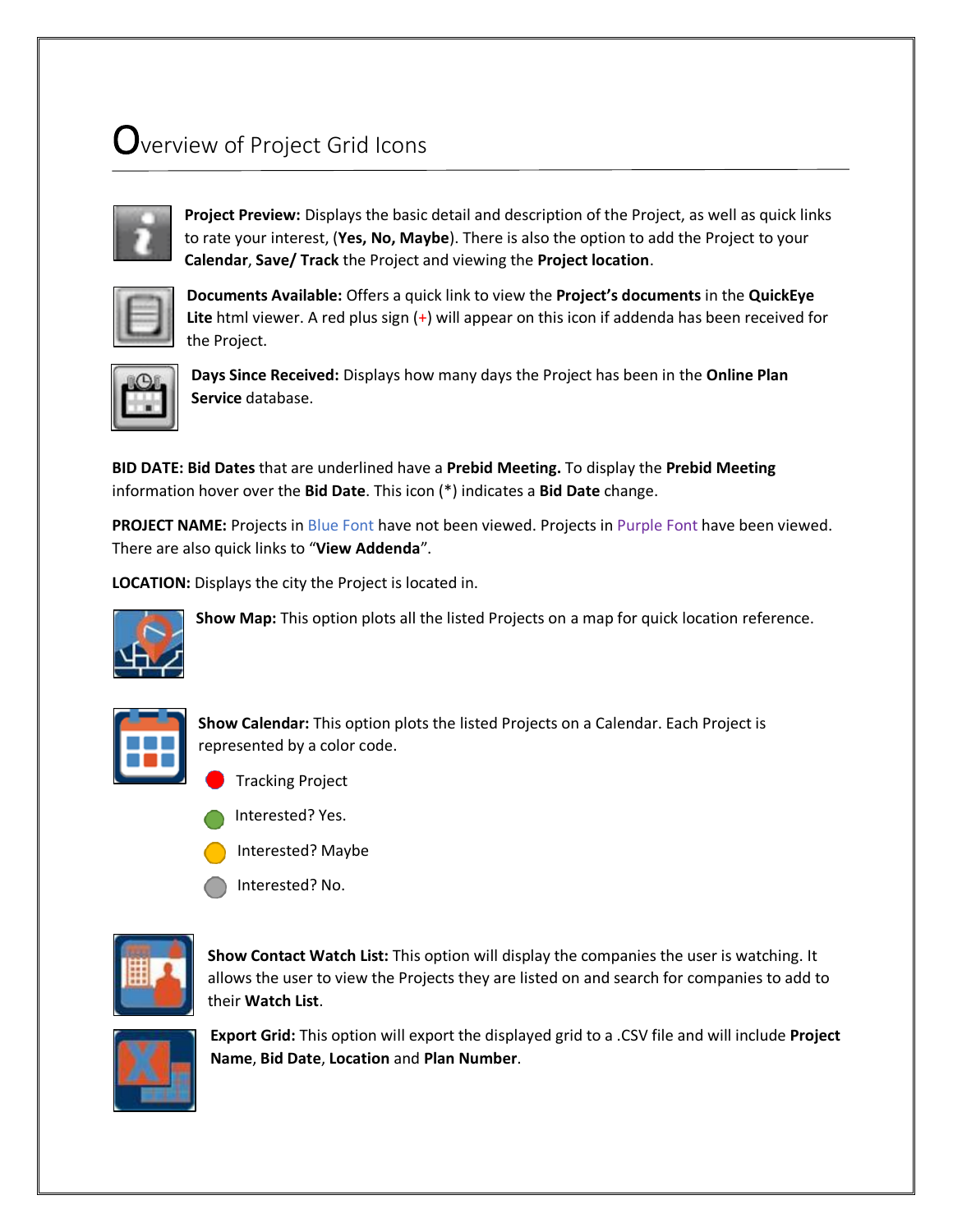# Search Projects and Saved Searches



**Search Projects** is located on the left corner of the **Bidding Projects** page.

By clicking the **Search Projects** icon, a pop-up screen will open giving options to search the Project by **City**, **County**, **Keyword** or **Project Name**.

| <b>Search Projects</b>      |                      |                           | $\times$               |
|-----------------------------|----------------------|---------------------------|------------------------|
| Search<br><b>Watch List</b> |                      |                           |                        |
| City: (ex: "Chico")         |                      | Keyword: (ex: "Concrete") |                        |
|                             |                      | Keyword(s)                | Add                    |
| County:                     |                      | Project Name:             |                        |
|                             |                      | Project Name (Optional)   |                        |
|                             | <b>Close</b><br>Save | <b>Run Search</b>         |                        |
| <b>Search</b>               |                      |                           | М                      |
| river                       | Run / Edit / Delete  |                           | $\bigcirc$             |
| San Benito                  | Run / Edit / Delete  |                           | $\bigcirc$             |
| test                        | Run / Edit / Delete  |                           | $\bigcirc$             |
|                             |                      |                           |                        |
|                             |                      |                           | <b>Advanced Search</b> |

If the search is one the user would like to run in the future or to receive nightly emails for. Press **Save** and name the **Saved Search**.

After running the search, results will be returned. The options available are to **View the Projects**, **Edit**  or **Clear** the search.



If keywords were entered in the search, a number will be displayed in the first column indicating how many times the keywords were found in the project.

| <b>Description</b>                                 | Documents $\sim$                                | Location |                                                                                                                                                                                                                                                                                                                    |
|----------------------------------------------------|-------------------------------------------------|----------|--------------------------------------------------------------------------------------------------------------------------------------------------------------------------------------------------------------------------------------------------------------------------------------------------------------------|
| 01-0c7504 ad Plans 9 Hits.<br>Page 3 Paragraph 188 |                                                 |          |                                                                                                                                                                                                                                                                                                                    |
|                                                    | 1999+31.30 "S" 1999+93.33 81 EA ANCHOR 1 LF END |          | GUARDRAIL REMOVE EA EA TRANSITION RAIL (TYPE WB-31) ALTERNATIVE IN-LINE<br>TERMINAL SYSTEM 1 1 1 GUARDRAIL QUANTITIES 1 "S" 1999+56.38 "S" 2000+94.38 1<br>CONTROL VEGETATION (MINOR CONCRETE) SQYD "S" 1999+31.01 "S" 2000+20.85 "N"<br>997+78.46 "N" 1001+48.00 73.0 ALTERNATIVE TERMINAL SYSTEM EA FLARED 1 "S" |
|                                                    |                                                 |          | Open PDF File-Show Files                                                                                                                                                                                                                                                                                           |

To view the relevancy of the results, click on the number to open the **Project Preview**. Then, click on the **Documents** tab to display the sections that contain the searched terms. These terms will be highlighted.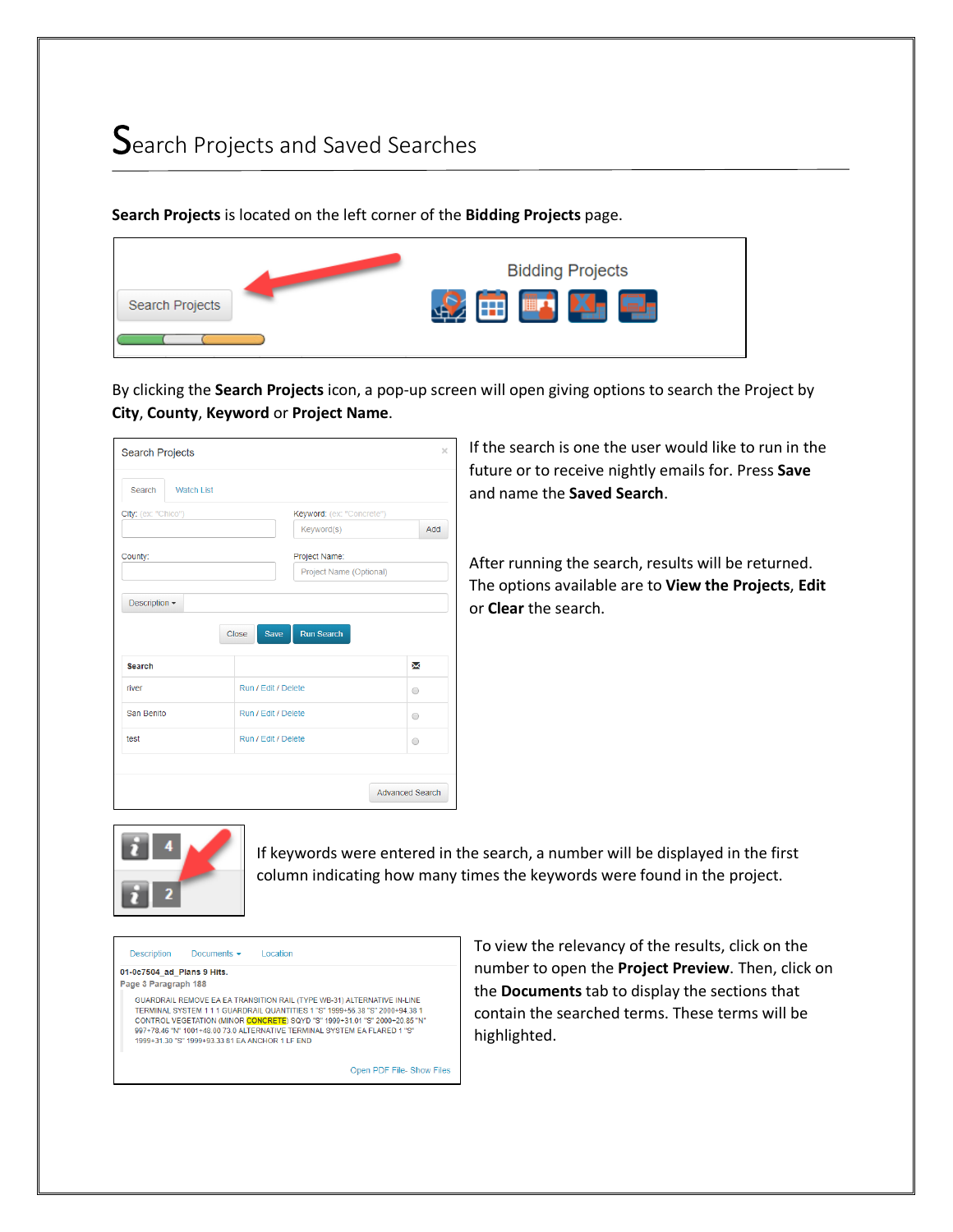|                | You are logged in as Online Plan Service. E-mail updates will be sent to amy@barryhund.com. |           |              |  |                                    |      |               |  |  |
|----------------|---------------------------------------------------------------------------------------------|-----------|--------------|--|------------------------------------|------|---------------|--|--|
| No.            | <b>Name</b>                                                                                 | X         | Count        |  | <b>Last Run</b>                    | Edit | <b>Delete</b> |  |  |
|                | river                                                                                       | <b>No</b> | $\mathbf 0$  |  | 6/27/2018 8:35:19 PM               | Edit | <b>Delete</b> |  |  |
| $\overline{2}$ | San Benito                                                                                  | <b>No</b> | $\mathbf{0}$ |  | 6/26/2018 3:50:01 PM               | Edit | <b>Delete</b> |  |  |
| 3              | $\mathbf 0$<br>12/18/2015 11:52:36 AM<br><b>No</b><br>Edit<br><b>Delete</b><br>test         |           |              |  |                                    |      |               |  |  |
|                | <b>Company Searches [Show]</b>                                                              |           |              |  |                                    |      |               |  |  |
|                |                                                                                             |           |              |  | <b>Preview Email</b><br>New Search |      |               |  |  |

To create **New Saved Searches**, go to **Settings/ Info > Saved Search > New Search**.

Enter the name of the **New Search** and then select the desired **State(s)** or **Counties**, **Project Types** and enter **Keywords** or **CSI codes**. When done click **Save Search**.

| Name:                    | Search Name          |                |               |                           |     |  |
|--------------------------|----------------------|----------------|---------------|---------------------------|-----|--|
| Projects:                |                      |                |               |                           |     |  |
|                          |                      | <b>Bidding</b> | Post Bid      | Pre-Bid                   |     |  |
| Counties: ALL            |                      |                |               | Project Types: V ALL      |     |  |
|                          |                      |                |               | <b>Building</b>           |     |  |
|                          |                      |                |               | Residential               |     |  |
|                          |                      |                |               |                           |     |  |
|                          |                      |                | Institutional |                           |     |  |
|                          |                      |                | Industrial    |                           |     |  |
|                          |                      |                |               | Civil                     |     |  |
|                          | <b>Septime</b><br>r. |                |               |                           |     |  |
| Select Different State   |                      |                |               |                           |     |  |
| Keywords: (ex: Concrete) |                      |                |               | CSI: (ex: 03050 or 03100) |     |  |
| Enter Keyword(s)         |                      | Add            |               | Enter CSI(s)              | Add |  |
|                          |                      | Cancel         |               | <b>Save Search</b>        |     |  |

# Project Details

**Project Names** throughout the Online Plan Service are hyperlinked. To get detailed information about a Project, click on the **Project Name** to be directed to the **Project Details**.

|  |  |  |  |  | -- |  | Chico |  |
|--|--|--|--|--|----|--|-------|--|
|--|--|--|--|--|----|--|-------|--|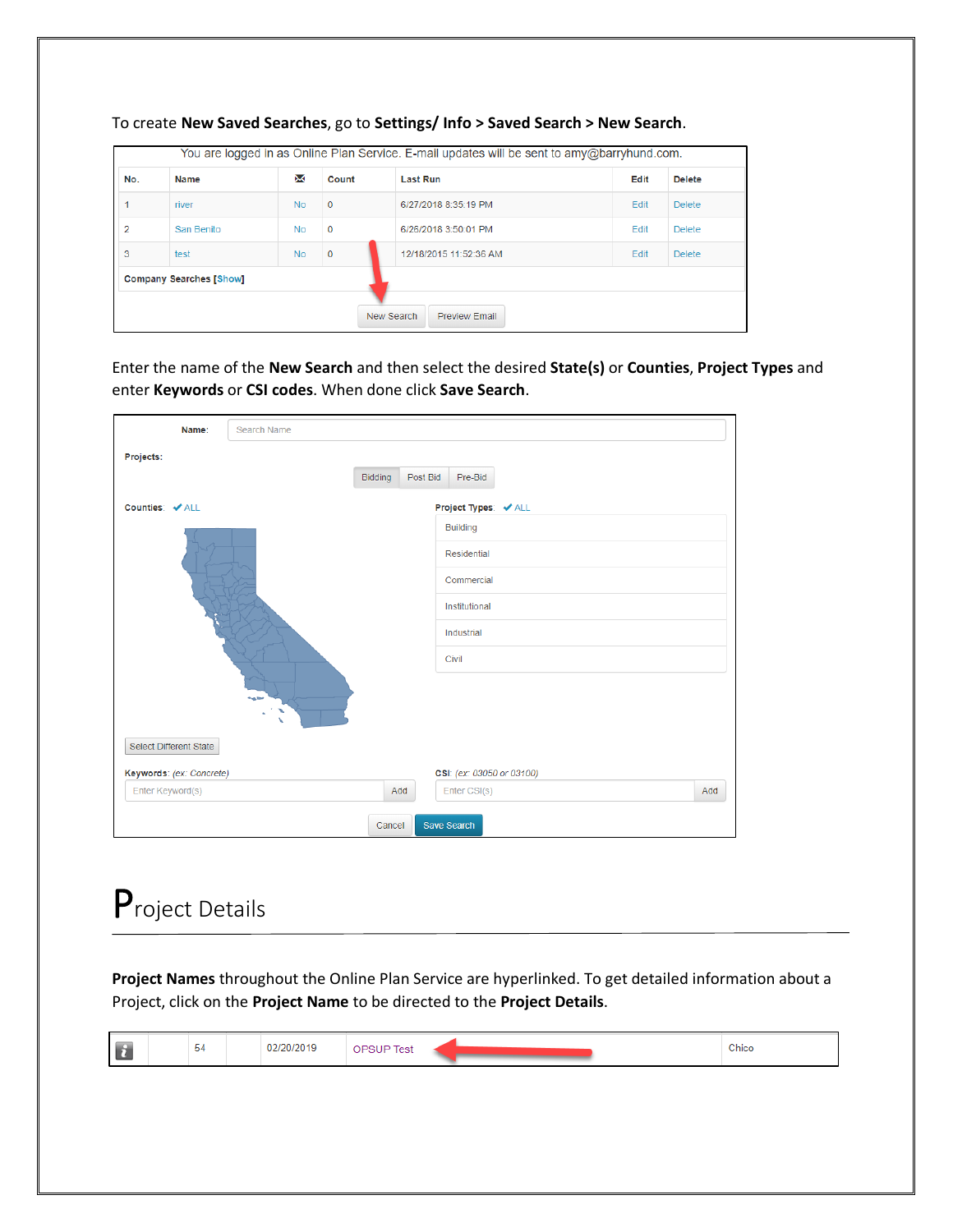Many of the tools found on the **Project Preview** can also be accessed in the **Project Details** including: **Add to Calendar**, **Select Interest** and **Track Project**.

| <b>OPSUP TEST</b><br><b>FEB</b>                      | Location: 12019 Merlin Lane Chico Butte CA 95928 |                                               | <b>Documents</b> |                           |                                |              |
|------------------------------------------------------|--------------------------------------------------|-----------------------------------------------|------------------|---------------------------|--------------------------------|--------------|
| 20<br>When: 2:00 PM                                  |                                                  |                                               |                  | <b>View Project Docs</b>  |                                |              |
|                                                      |                                                  |                                               |                  | <b>File Downloader</b>    |                                | $\checkmark$ |
| Status:<br>Rebid                                     |                                                  |                                               |                  | <b>Order Prints</b>       |                                |              |
| Postponed: No                                        |                                                  | Show Location (Map)                           |                  |                           | ANCHOROCK - Project Management |              |
|                                                      |                                                  |                                               |                  |                           | Launch TakeOff Application     |              |
| Project Type:<br><b>Building</b><br>Bid Packages: No |                                                  | <b>Estimate Low:</b><br><b>Estimate High:</b> |                  | <b>Project Actions</b>    |                                |              |
| Contract#/Ref:                                       |                                                  | <b>Published Date:</b>                        |                  | <b>View Activity</b>      |                                |              |
| Online<br><b>Plan Status:</b>                        |                                                  | Online<br><b>Spec Status:</b>                 |                  | <b>Email Project Info</b> |                                |              |
| No of Plans:<br>$\mathbf{0}$<br><b>Plans Cost:</b>   |                                                  | No of Specs:<br>$\mathbf 0$                   |                  | Add Me To Bidders List    |                                |              |
|                                                      |                                                  |                                               |                  | <b>Track Project</b>      |                                |              |
| <b>Description:</b>                                  |                                                  |                                               |                  | <b>Add Note</b>           |                                |              |
|                                                      |                                                  |                                               |                  | <b>Search Spec Books</b>  |                                |              |
|                                                      |                                                  |                                               |                  | Import to ITB.io          |                                |              |
|                                                      |                                                  |                                               |                  | PHLY18-00199              |                                |              |
|                                                      |                                                  |                                               |                  | Select Interest           |                                |              |
|                                                      |                                                  |                                               |                  | <b>Yes</b>                | <b>No</b>                      | Maybe        |
| <b>Bid Date Information</b>                          |                                                  |                                               |                  |                           |                                |              |
| <b>Description</b>                                   | <b>Bid Date</b>                                  | <b>Bid Time</b>                               | <b>Extended</b>  | <b>Bid Date Change</b>    |                                |              |
|                                                      | 2/20/2019                                        | 2:00 PM                                       | <b>No</b>        | <b>No</b>                 |                                |              |

**Add to Calendar:** This option will add the **Project Name** and **Bid Date** to the user's personal calendar. Options include Outlook, Google, Yahoo, Hotmail and iCal.

**Show Location (Map):** This option will open Google Maps to give the user the option to plot **the Project Location**. The interactive map also supports street view. Click on the person icon **and drage it to the** map for a 360-degree view of the **Project Location**.

At the bottom of the **Project Details** is a list of **Bidders**. **Send Email to Bidders** will allow the user to select the **Bidders** they would like to send an email to.

Interest will color code the **Project Grid** and will also display the user's interest level on the Company view and activity lists.



**Select Interest** is located at the bottom right of the **Project Details** page.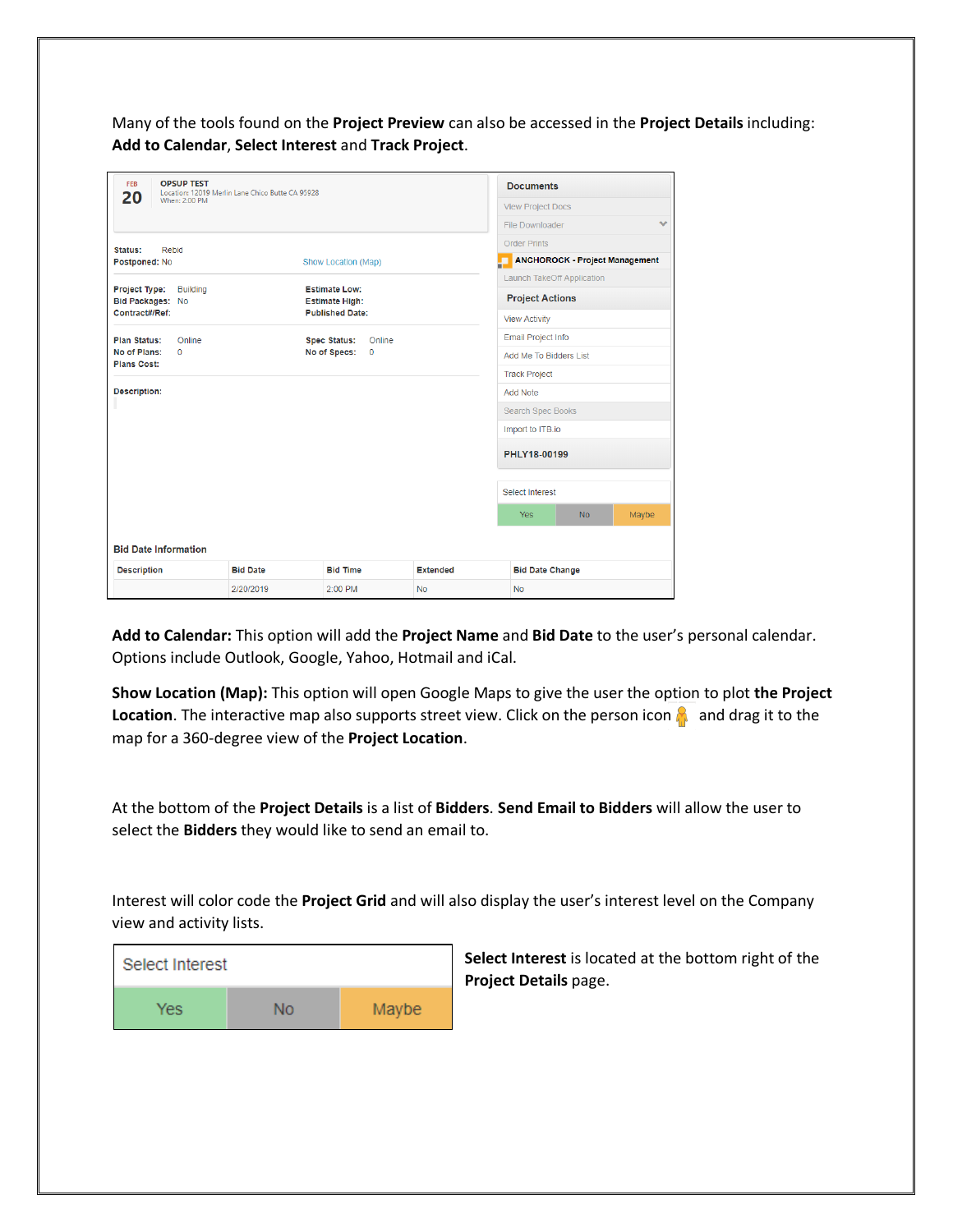# **D**ocuments

There are a number of ways to view plans, specs, and addenda within the Online Plan Service.

| <b>Documents</b>                      |
|---------------------------------------|
| <b>View Project Docs</b>              |
| <b>File Downloader</b>                |
| <b>Order Prints</b>                   |
| <b>ANCHOROCK - Project Management</b> |
| Launch TakeOff Application            |
| <b>Project Actions</b>                |
| <b>View Activity</b>                  |
| Email Project Info                    |
| Add Me To Bidders List                |
| <b>Track Project</b>                  |
| <b>Add Note</b>                       |



The **View Project Docs** option is located on the right side of the **Project Details** page.

| <b>Documents</b>                      |
|---------------------------------------|
| View Project Docs                     |
| <b>File Downloader</b>                |
| <b>Order Prints</b>                   |
| <b>ANCHOROCK - Project Management</b> |
| Launch TakeOff Application            |
| <b>Project Actions</b>                |
| <b>View Activity</b>                  |
| <b>Email Project Info</b>             |
| Add Me To Bidders List                |
| <b>Track Project</b>                  |
| Add Note                              |

The html-based viewer can be accessed on any device. Once open, expand the main project folders (Addenda, Plans, Specs) to view a list of files the project contains.

Double click on the name of a file and it will proceed to download and open.

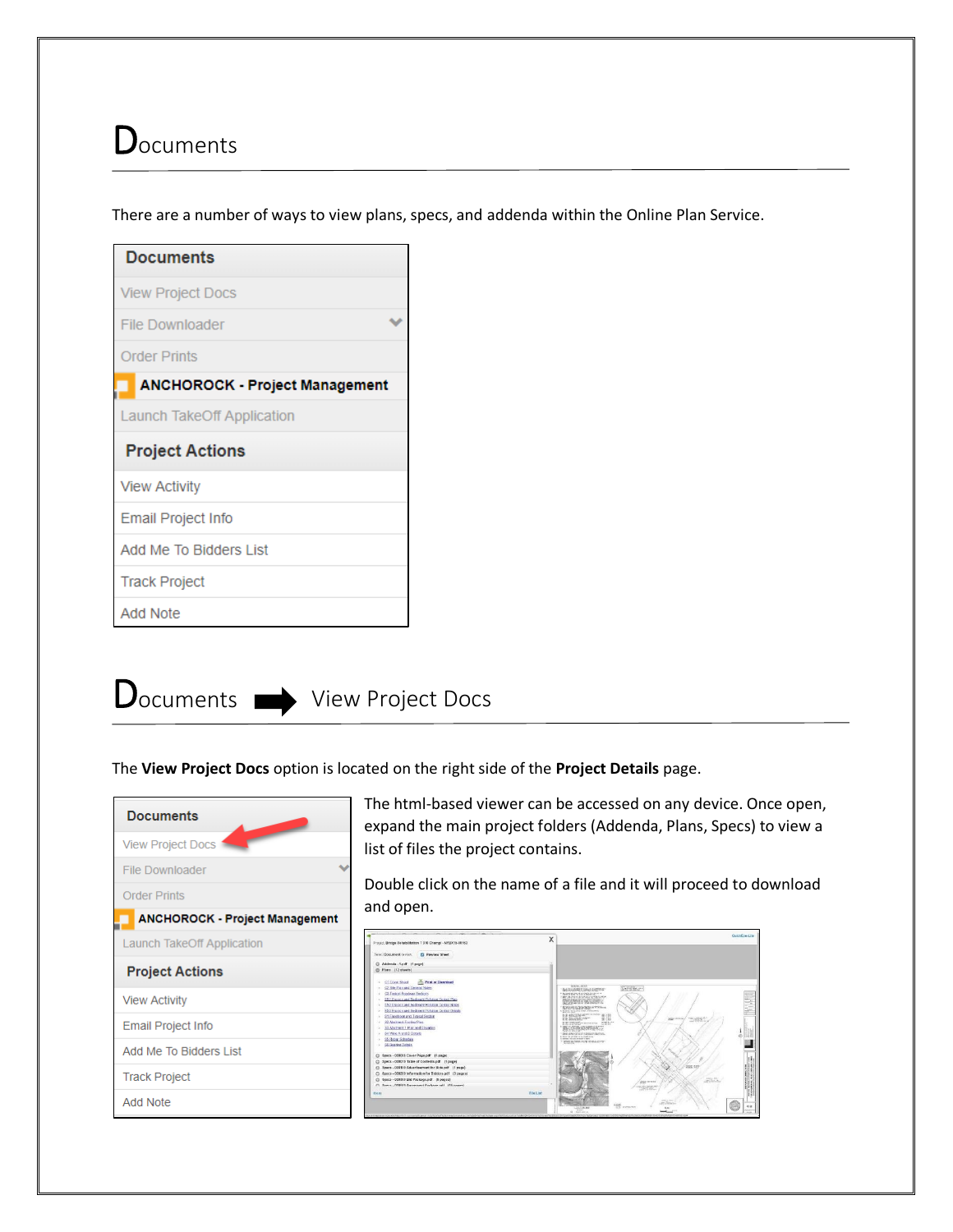**Preview Sheet** will keep the list of files open in the foreground while navigating through the **Plan Sheets**.

**Mouse Controls** for **QuickEye Lite** are as follows:



While viewing plans in **QuickEye Lite** the toolbar has tools available to **zoom in or out** and **rotating** the drawings.

Multi page .pdf files will open in your browsers default .pdf viewing program. Multi page .pdf files are listed as individual files, as well as a link to **Open Original PDF.** The Original PDF is the quickest way to access the .pdf section on a PC or Laptop.

Users utilizing a mobile iOS device (such as iPhone or iPad), or other device that doesn't readily support a multi‐page .pdf file, can open Page 1 in the **QuickEye Lite** program, then use the green forward and back arrows on the toolbar to scroll through subsequent pages.





**File Downloader** is an easy way to download an entire job or selected files to the user's computer.

To use this tool, it is necessary to install the **OPS Downloader Tool,** once installed click **Download Files** to open the requested Project in the **OPS Downloader**.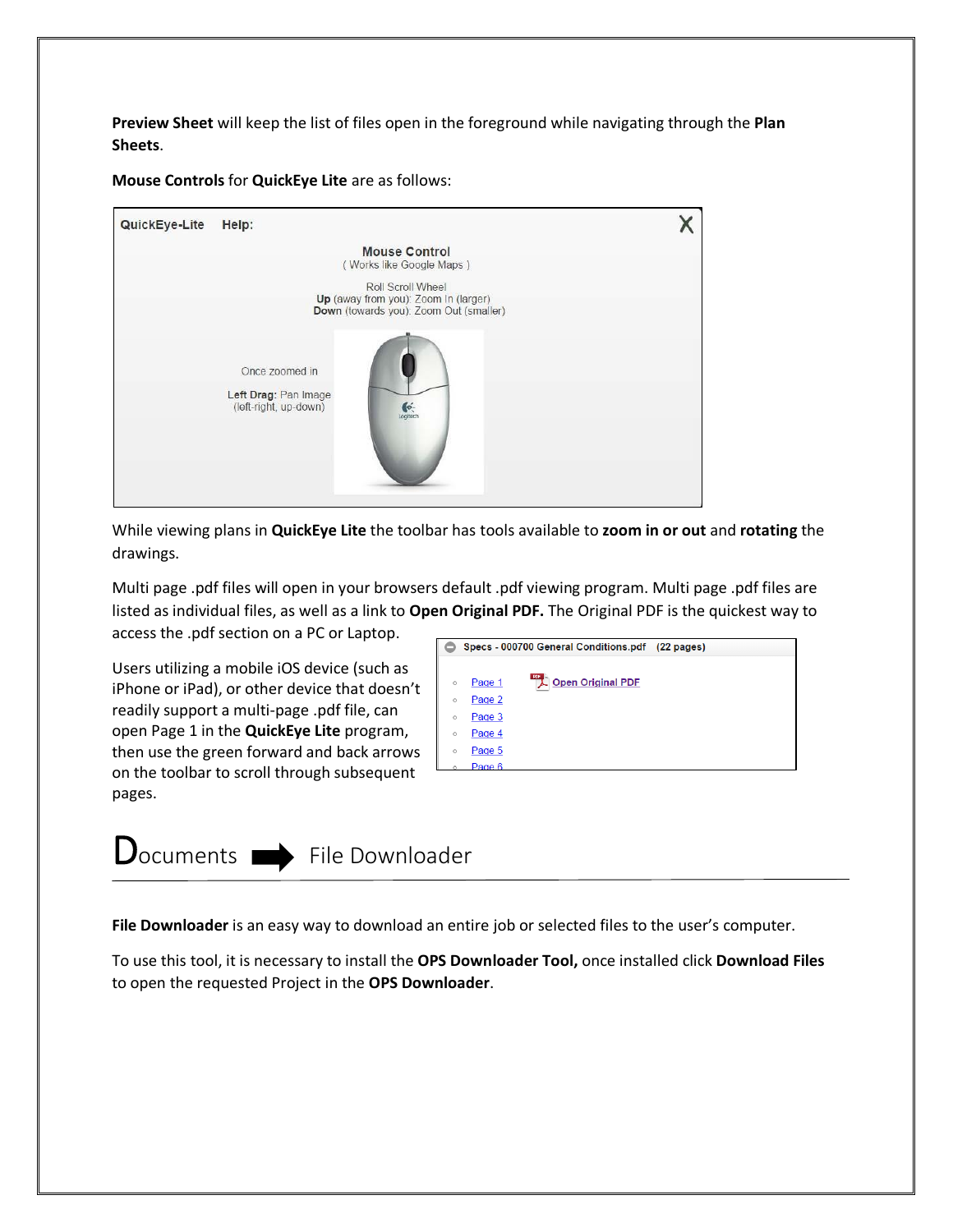| Documents                  |                                                |       |
|----------------------------|------------------------------------------------|-------|
| View Project Docs          |                                                |       |
| File Downloader            |                                                |       |
| Download Files             | click here to install the document downloader. |       |
| Order Prints               |                                                |       |
| Launch TakeOff Application |                                                |       |
| <b>Project Actions</b>     |                                                |       |
| View Activity              |                                                |       |
| Email Project Info         |                                                |       |
| Add Me To Bidders List     |                                                |       |
| Track Project              |                                                |       |
| Add Note                   |                                                |       |
| Search Spec Books          |                                                |       |
| NYBX15-00163               |                                                |       |
| Select Interest            |                                                |       |
| Yes                        | No                                             | Maybe |

**Step 1:** Choose a location to store files.

**Step 2:** Select the files to download. The user can select the entire job by selecting the Main Project folder, or select sub-folders, or individual files for a portion of the Project.

**Step 3:** Start Download. Optional features include; "**Convert Plan files to PDF**", this will convert .jpg or .tif files to single page .pdf file(s). "**Bind Plan files to a Single PDF**", will convert the aforementioned files and will merge them into a single pdf file within the folder structures. Finally, "**Bind PDF files to a Single PDF**" will also bind the individual Addenda and / or Spec sections that are posted as individual .pdf files, into a merged .pdf within the sub‐folder structure.



To **Order Prints** from your home Plan Service, or their designated reprographics source, click **Order Prints** from the list of **Documents Controls**.

| <b>Documents</b>         |  |
|--------------------------|--|
| <b>View Project Docs</b> |  |
| File Downloader.         |  |
| <b>Order Prints</b>      |  |

**Step 1:** Select the desired **Media Type** and **Reprographics Source**, and then click to **Proceed**.

**Step 2:** Select the folders or files the user wishes to order. In most cases, a total price for your order will be calculated on the left side of the order screen. When finished, click **Send Order** at the bottom of the screen. A confirmation email detailing the order will be sent to the user's email.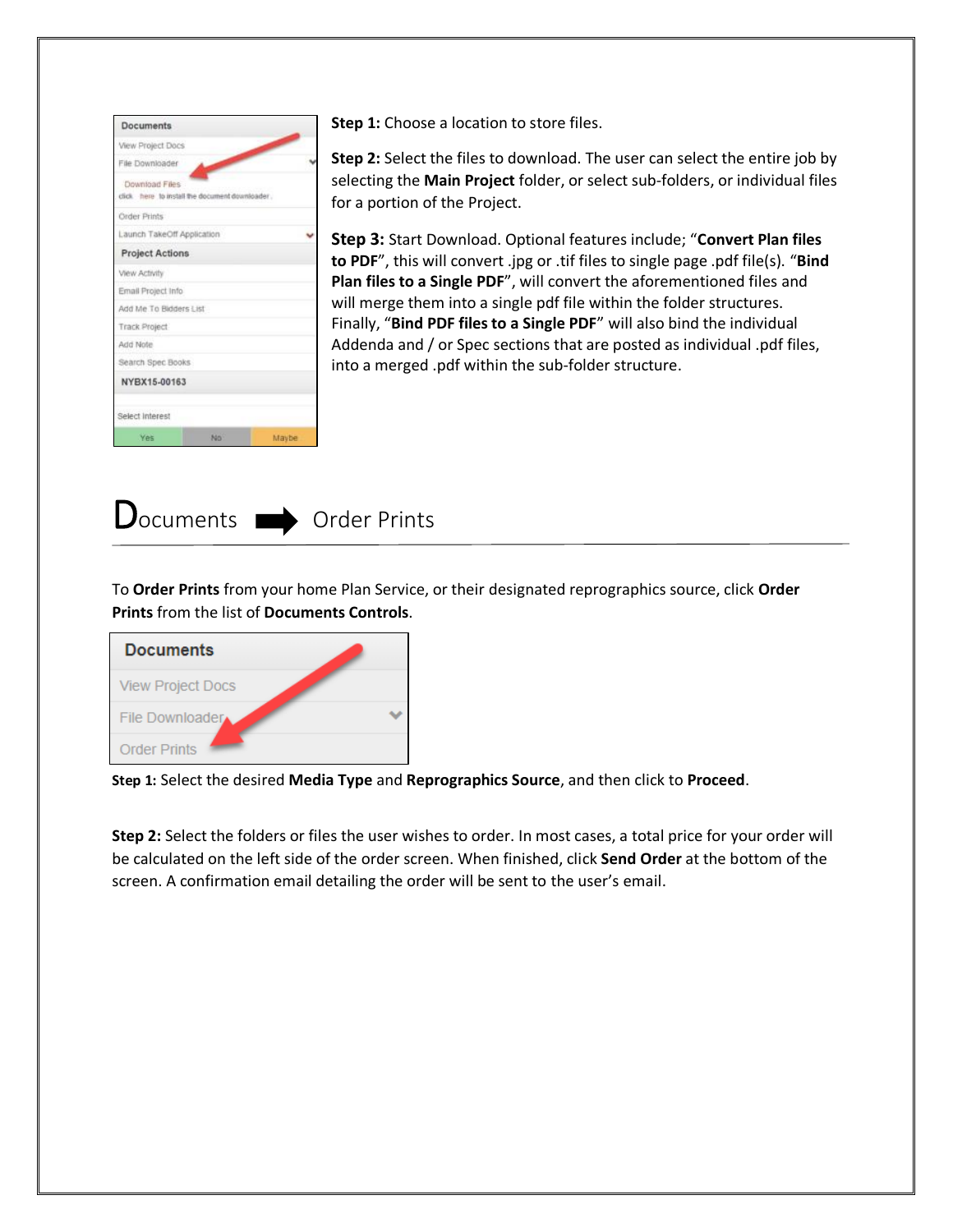## Launch Takeoff Application

Project documents can be launched in Estimating Programs that include **On-Screen Takeoff**, **QuickEye Estimator**, and **Planswift**.

If the program the user wishes to use is not installed on their computer, they can download them from the **Online Plan Service** by clicking **Install Software link**.

To set the default **Takeoff Application**, select the **radio button** to the right of the **Application Name**.





**View Activity** will list the companies who have **Viewed**, **Tracked**, **Rated Interest**, **Ordered Prints**, **Ordered a CD**, or **Emailed the Project**.

**Normal Log View** will list each action individually, while **User Log View** will list each action taken by a user, and list the number of times the action was taken.

**Specialty Log View** will list each view and will also list the specialty the user is listed under.

|                     |                                             | Normal | User<br>Specialty                |                    |                    |                |
|---------------------|---------------------------------------------|--------|----------------------------------|--------------------|--------------------|----------------|
| $Viewed = 98$       | Saved $= 1$<br>Order Print = $0$            |        | Order $CD = 0$                   | $Email = 0$        | $Total = 109$      |                |
| User +              | Company Name                                |        | Email                            | Phone.             | Fax                | $\#$           |
| 4068392993          | Sylvan Site Services                        |        | tony@sylvansiteservices.com      | (406) 628-7610     | $(406) 628 - 7627$ | $\mathbf{1}$   |
| aceel               | <b>ACE Electric</b>                         |        | rcrawford@aceelectricmt.com      | $(406)$ 248-1302   | $(406)$ 628-2128   | $\mathbf{1}$   |
| andersonmasonry     | Anderson Masonry, Inc.                      |        | beckie@andersonmasonryinc.com    | $(406) 837 - 7730$ | $(406) 837 - 7731$ | $\mathbf{1}$   |
| Apexpainting        | Apex Painting and Protective Coatings, Inc. |        | apexpainting@hotmail.com         | $(406)$ 228-9008   | $(000) 000 - 0000$ | $\overline{c}$ |
| <b>BBEXferquson</b> | Ferguson Enterprises - Plumbing             |        | michael.ryan@ferguson.com        | $(406)$ 252-4442   | $(406)$ 252-9822   | $\overline{2}$ |
| <b>Biconcrete</b>   | Bi Concrete Design and Fabrication          |        | bing@biconcrete.com              | $(406)$ 591-5596   | $(406)$ 655-4700   | 1              |
| <b>billiohns</b>    | Summit Roofing                              |        | bill@summitroofing.info          | $(406) 829 - 9100$ | $(406) 829 - 8450$ | $\mathbf{1}$   |
| bruegseggar         | Rain for Rent                               |        | bruegsegger@rainforrent.com      | $(406)$ 259-7216   | (406) 259-7251     | $\overline{2}$ |
| ck2inc1             | CK2 Construction, Inc.                      |        | chad@ck2construction.com         | (406) 522-0300     | $(406) 585 - 5611$ | $\mathbf{1}$   |
| clapper             | Clapper Company                             |        | hsh@clapperco.com                | $(406)$ 252-9385   | $(406)$ 256-9588   | $\mathbf{1}$   |
| CondonJohnson       | Condon-Johnson and Associates Inc.          |        | tiahn@condon-johnson.com         | (425) 988-2150     | (425) 988-2151     | $\mathbf{1}$   |
| Cosney              | Cosney Corpration                           |        | dmcmullen@cosney.com             | (952) 249-0616     | $(952)$ 249-0615   | $\mathbf{1}$   |
| d9techrep           | Division 9 Finishes                         |        | d9techrep@comcast.net            | (509) 924-9411     | (509) 924-9955     | $\mathbf{1}$   |
| davebrenden         | Allied Control and Electric LLC             |        | info@alliedcemt.com              | $(406)969-6090$    | $(406)$ 969-6089   | $\mathbf{1}$   |
| Dougi               | Jackson Contractor Group, Inc.              |        | dougi@jacksoncontractorgroup.com | (406) 542-9150     | $(406) 542 - 3515$ | 5              |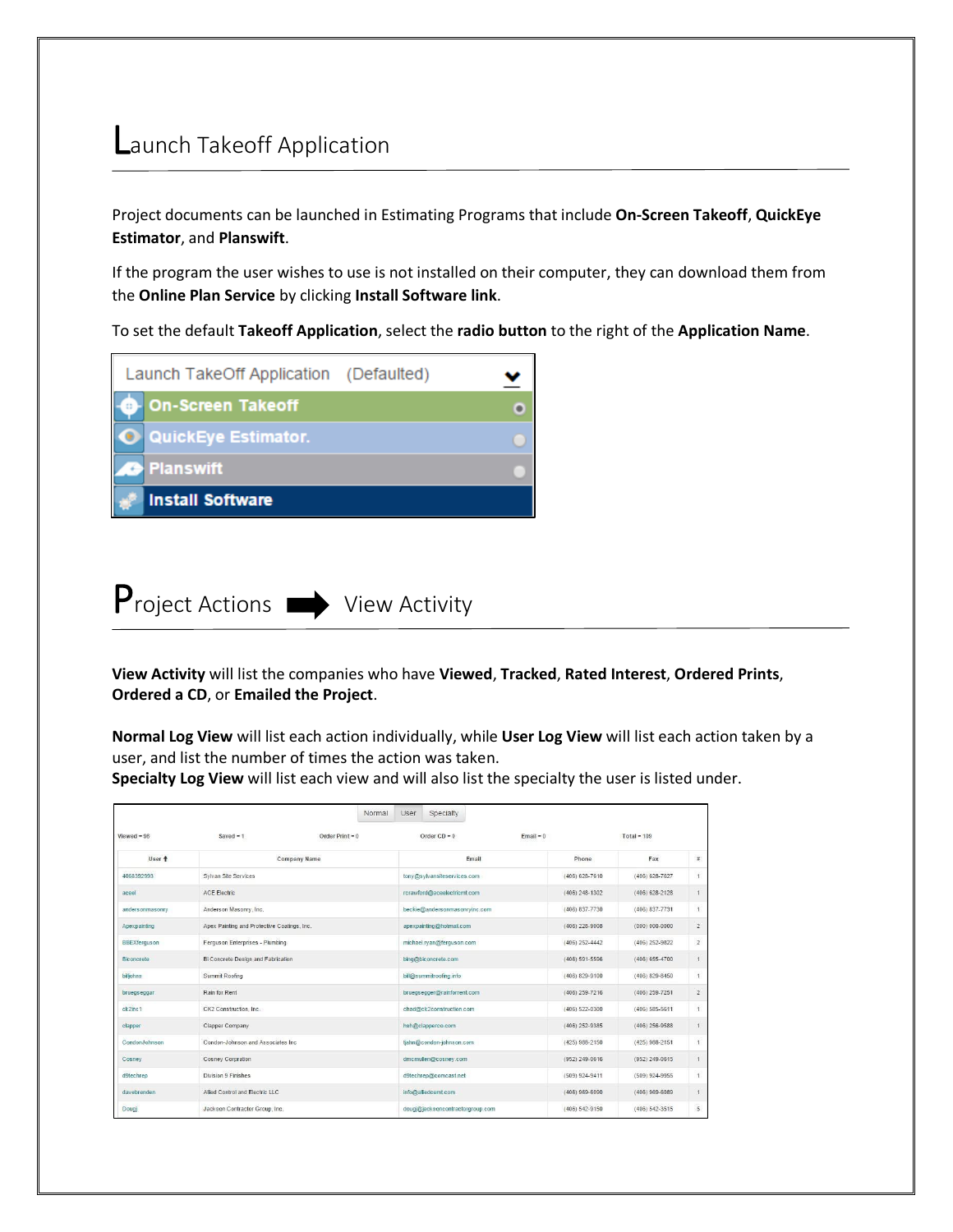### Send other **Associates**, **Subcontractors**, **Architects** or **Suppliers** the **Project information** via email.



The **email function** is a powerful and effective tool for the users to quickly transmit Project information to others.

Fill in all known information and press **Send Project Email** to finish.

| <b>Email Project Information</b>                                                             |          |
|----------------------------------------------------------------------------------------------|----------|
| Fill in the recipient information and additional comments if needed then click "Send Project |          |
| <b>Enter To</b>                                                                              |          |
| <b>Enter CC</b>                                                                              |          |
| amy@barryhund.com                                                                            |          |
| Project Info From Secure Online Builders Exchange                                            |          |
| <b>Additional Comments:</b>                                                                  |          |
|                                                                                              |          |
|                                                                                              |          |
| <b>Send Project Email</b><br>Close                                                           |          |
|                                                                                              | $\times$ |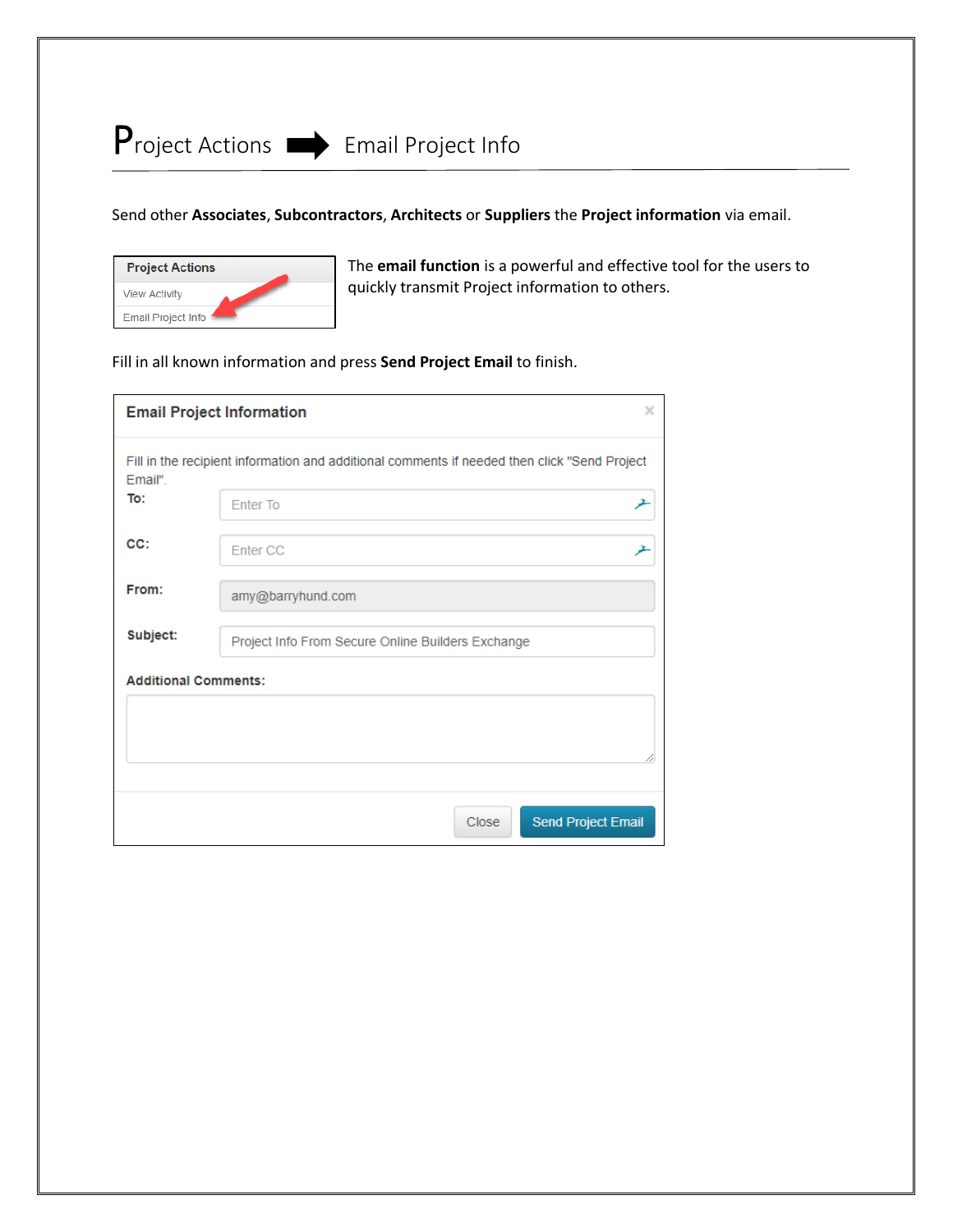# $\mathsf{P}_{\mathsf{reject} \, \mathsf{Actions}} \implies \mathsf{Add} \, \mathsf{to} \, \mathsf{Bidders} \, \mathsf{List}$

The user can quickly add their company to the **Bidders List** of any Project. With this feature users can select the trade they are bidding, select the contact within their company, and add notes if desired.

| <b>Project Actions</b>    |
|---------------------------|
| <b>View Activity</b>      |
| <b>Email Project Info</b> |
| Add Me To Bidders List    |
| <b>Track Project</b>      |

Fill in all known information and click **Submit** when done.

|                         |                                                                                                                    | Add Me to Bidders List             |                         |                  |   |
|-------------------------|--------------------------------------------------------------------------------------------------------------------|------------------------------------|-------------------------|------------------|---|
|                         | <b>Cosme Refactor Production Project</b>                                                                           |                                    |                         |                  |   |
|                         | Please select one of the following contractor types which applies to<br>you. testing fix of dropdown elements, GCP | <b>Select Contact:</b><br>Contact: | Online Plan Service -   | <b>New Alias</b> |   |
| Add to bidders list as: |                                                                                                                    | Online Plan Service                |                         |                  |   |
| OFF                     | <b>General Contractor</b>                                                                                          | Phone:                             |                         |                  |   |
| OFF                     | <b>General Contractor-Awarded</b>                                                                                  | 9166122901                         |                         |                  | ≁ |
| OFF                     | <b>General Contractor-Negotiated</b>                                                                               | Fax:                               |                         |                  |   |
| OFF                     | Contractor                                                                                                         | 9166122901                         |                         |                  | ≯ |
| OFF                     | Electrical                                                                                                         |                                    |                         |                  |   |
| OFF                     | <b>Electrical - ATC</b>                                                                                            | Email:                             |                         |                  |   |
| OFF                     | <b>Electrical - Fire</b>                                                                                           | amy@barryhund.com                  |                         |                  | ≁ |
| OFF                     | <b>Electrical - Security</b>                                                                                       |                                    |                         |                  |   |
| OFF                     | <b>Sub Contractor</b>                                                                                              | Note:                              |                         |                  |   |
| OFF                     | <b>Supplier</b>                                                                                                    |                                    |                         |                  |   |
| OFF                     | <b>Supplier</b>                                                                                                    |                                    |                         |                  |   |
| OFF                     | <b>Type Not Set</b>                                                                                                | OFF                                | <b>Track Project</b>    |                  |   |
|                         |                                                                                                                    | OFF                                | <b>Confirmed Bidder</b> |                  |   |
|                         |                                                                                                                    | <b>Submit</b>                      | Cancel                  |                  |   |



To track a Project, click **Track Project**, this will add the selected Project to **My Projects Tracked**.

To untrack the Project, click **Untrack Project** from the **Project Details** page or click the trash can icon from the **My Projects Tracked** grid.

| <b>Track Project</b>              | ×                  |
|-----------------------------------|--------------------|
| Save Project to Tracked Projects? |                    |
|                                   | Ok<br><b>Close</b> |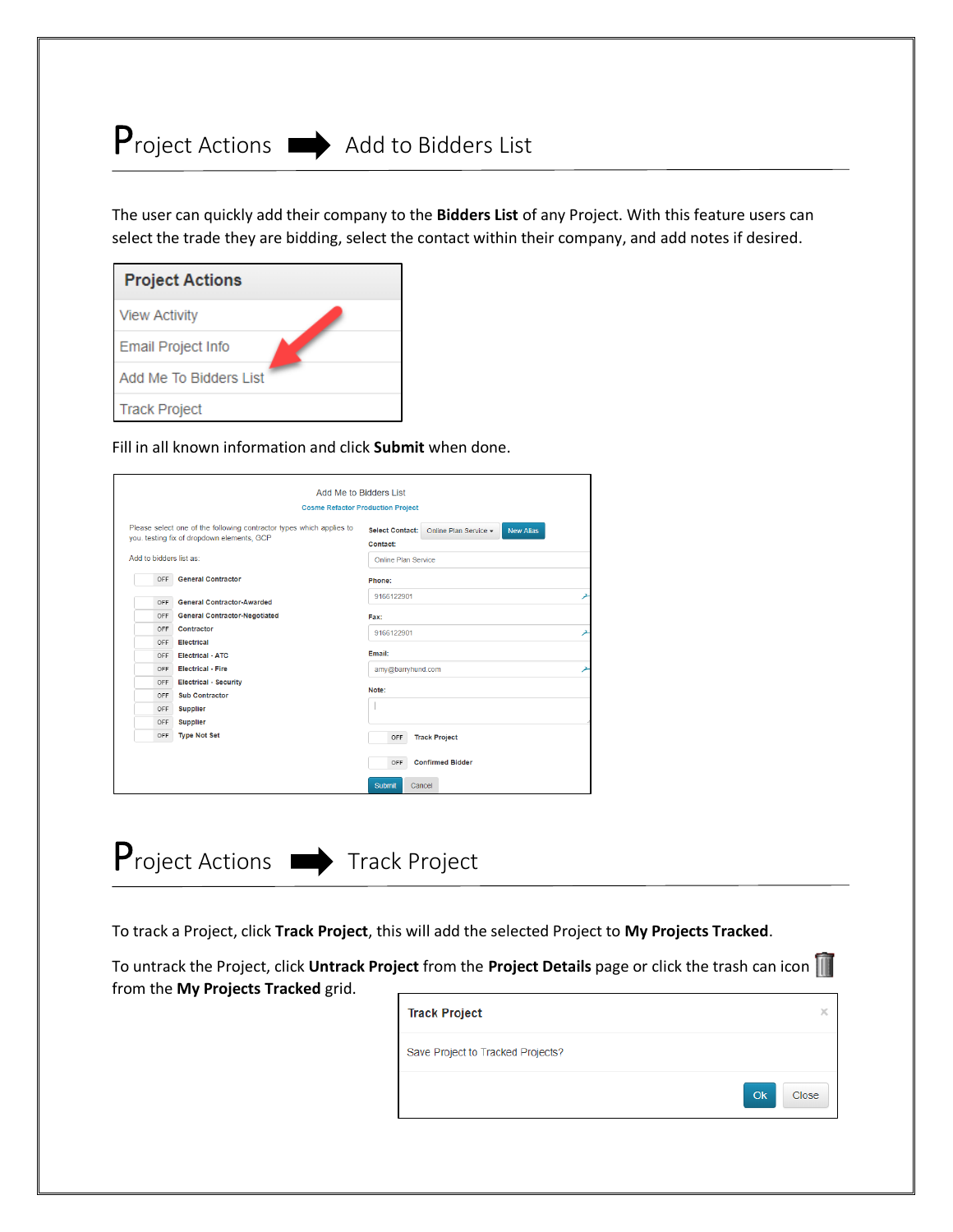

**User Notes** can be added to a Project by clicking **Add Note**. Once added, **User Notes** will be listed at the top of the **Project Details** page, and will display notes from all users within a company, noting the **date** the note was added, the **user's name**, and the **note text**.

| <b>Project Actions</b>    | Add Project Note (notes can not be deleted)<br>×. |
|---------------------------|---------------------------------------------------|
| <b>View Activity</b>      | <b>Project Note</b>                               |
| <b>Email Project Info</b> |                                                   |
| Add Me To Bidders List    | <b>Add Note</b><br>Close                          |
| Track Project▲            |                                                   |
| <b>Add Note</b>           |                                                   |

**Project Notes** can also be viewed from the Project grids by clicking the enabled **Notes link** after a note has been added.



# Settings / Info

User tools and settings can be found under the **Settings / Info** menu.

**Daily Projects:** Displays a grid view of new jobs as they are being entered into the **Plan Service Database**, sorted newest to oldest, received within the last 3 days.

**Daily Addenda**: Displays a grid view of addenda as they are being entered into the **Plan Service Database**. Sorted newest to oldest, received within the last 3 days.

**Bid Results:** Displays a grid view of Projects that have had bid results entered into the **Plan Service Database**, sorted newest to oldest, entered within the last 14 days.

**My Profile:** Will display the **user's information**, also allows them to update their account, add **specialties** and designate a **default specialty**.

**Company Activity:** Will display what Projects other users within a company have been looking at. The actions tracked include **Viewed**, **Rate Interest** (**Yes**, **No**, or **Maybe**), and **Saved** or **Tracked**.

#### Settings/Info -

**Daily Projects** Daily Addenda **Bid Results** My Profile **Planrooms Company Activity Default Initial View Saved Search Notifications Install Software Contact Support Support Center**